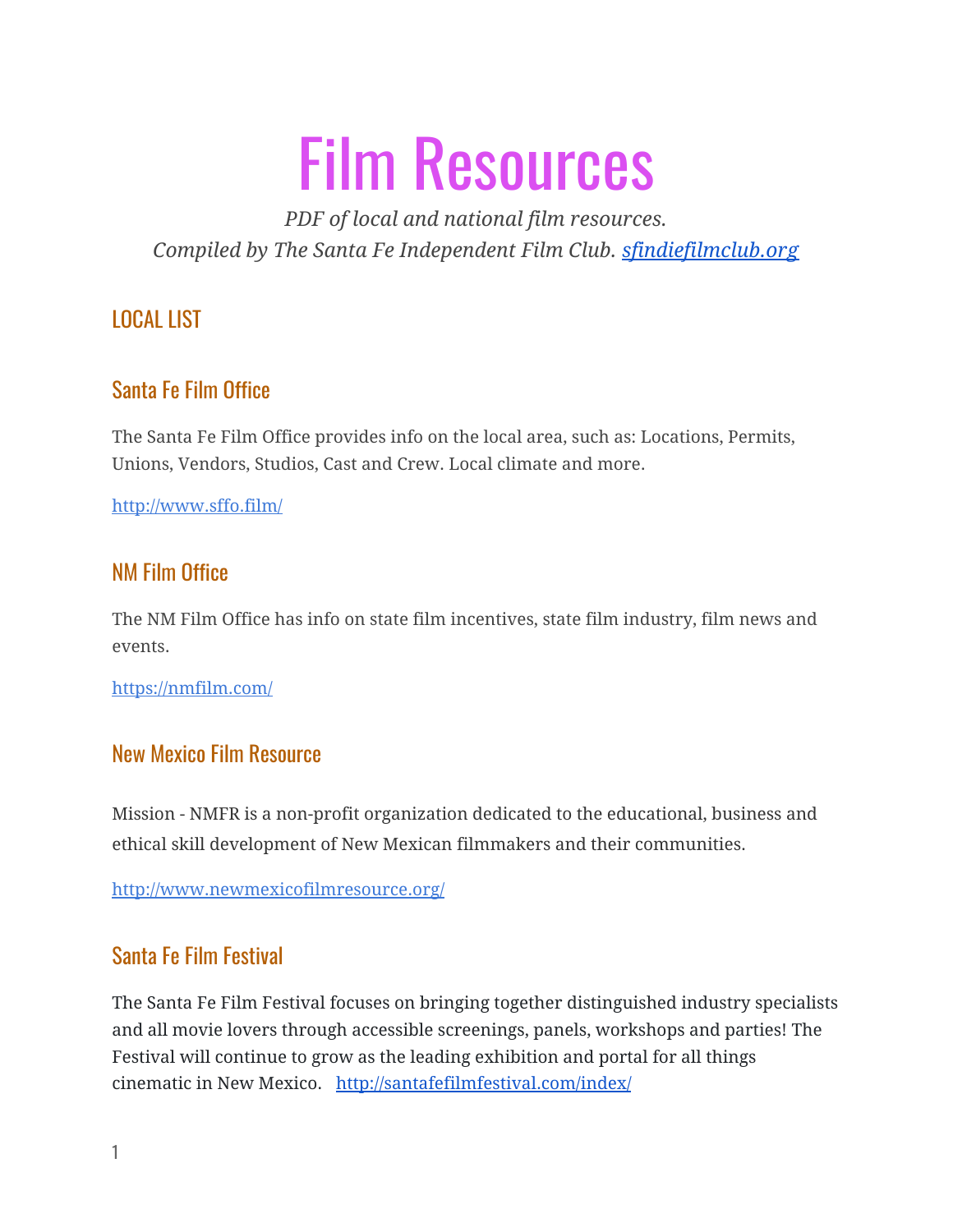## Santa Fe Independent Film Festival (SFiFF)

Santa Fe Independent Film Festival(SFiFF) is the premiere forum for international and independent cinema in the area.

<https://www.santafeindependentfilmfestival.com/>

## SFCC Film

They are a small but vibrant program offering classes in crew training for the film industry, acting, directing, cinematography, editing and studies classes.

http://www.sfccfilm.com/home

# NATIONAL LIST

## General Film Information

https://independent-magazine.org/ https://ascmag.com/ https://www.studentfilmmakers.com/ https://www.ifp.org/ https://filmmakermagazine.com/ https://www.filmmaking.net/ https://www.imdb.com/ https://filmthreat.com/ https://www.moviemaker.com/ https://www.film4.com http://www.sensesofcinema.com/ https://www.indiewire.com/

## Funding, Pre-Production, Casting and Crew

https://www.kickstarter.com/film https://www.backstage.com/ https://creative-capital.org/ https://corp.castingnetworks.com/ https://www.massify.com/ https://breakdownservices.com/ https://www.indiegogo.com/explore/film https://crewconnection.com/ https://www.productionhub.com/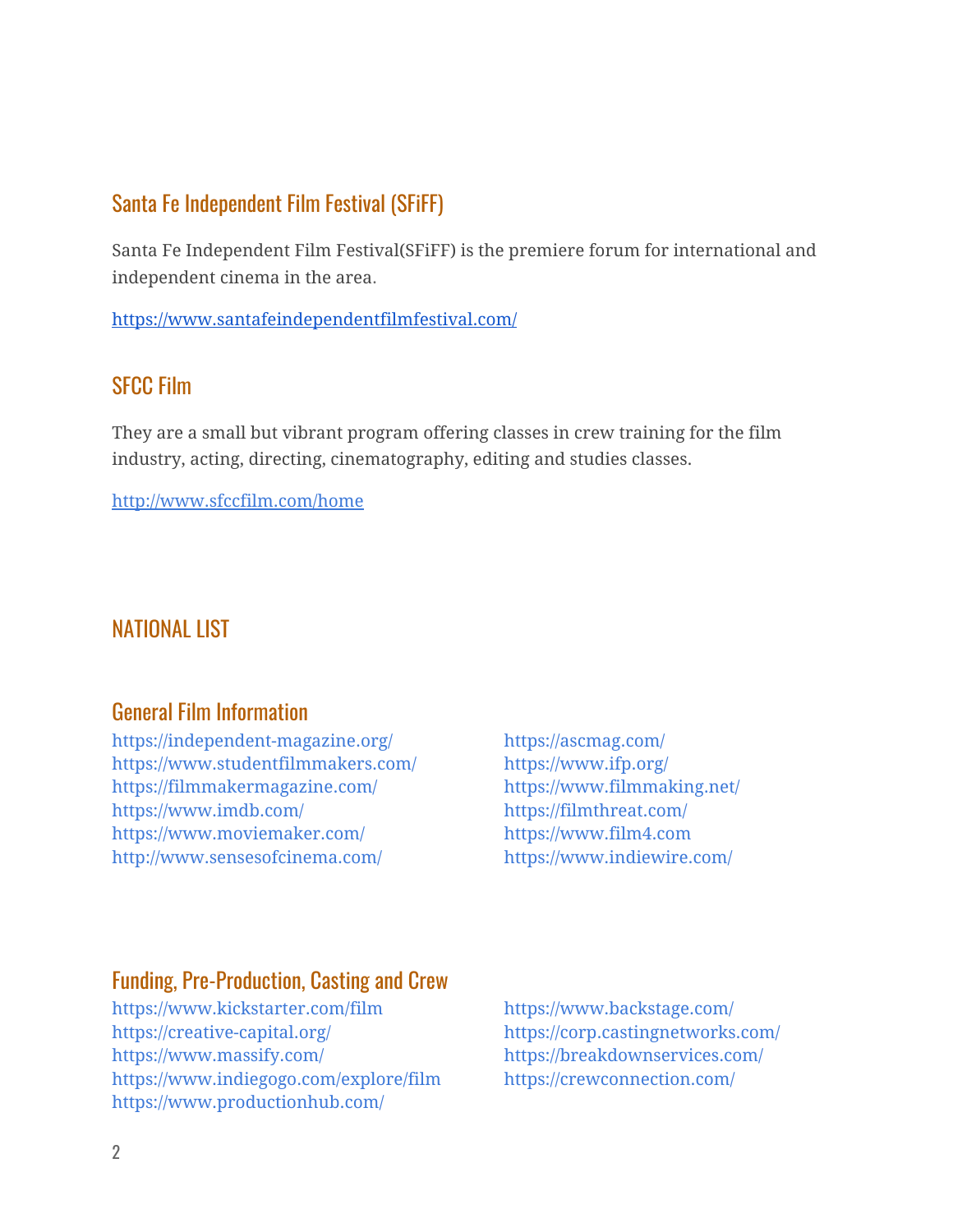## **Scripts**

https://copyright.gov/ https://www.celtx.com/ http://www.scriptcity.net/

#### Guilds, Unions, and Organizations

https://www.wga.org/ https://womeninfilm.org/ https://theasc.com/ http://ufva.org/ https://www.dga.org/ https://www.smpte.org/ https://www.motionpictures.org/ https://www.atsc.org/ https://www.sagindie.org/ https://www.dcimovies.com/

## Safety, Insurance and Legal

## **Cinematography**

https://theasc.com/ https://nofilmschool.com/ https://cinematographers.nl/

#### Sound and Music

http://filmsound.org/ https://www.ascap.com/ https://www.soundonsound.com/ https://www.bmi.com/ https://cinemaaudiosociety.org/

#### Production Tools and Technical Reference

https://www.fdtimes.com/ http://adamwilt.com/ https://creativecow.net/ http://dvcreators.net/ https://www.panavision.com/ http://dofmaster.com/ https://www.aja.com/

https://www.wga.org/ https://creativescreenwriting.com/ https://www.wgaeast.org/ https://www.screenwritersutopia.com/

https://www.editorsguild.com/ https://www.pbs.org/independentlens

https://filmins.com/ https://www.marklitwak.com/ https://www.csatf.org/ https://www.moviegunservices.com/

https://cinematography.com/ https://www.kodak.com/en/motion/home https://cinematography.net https://www.fujifilm.com/us/en